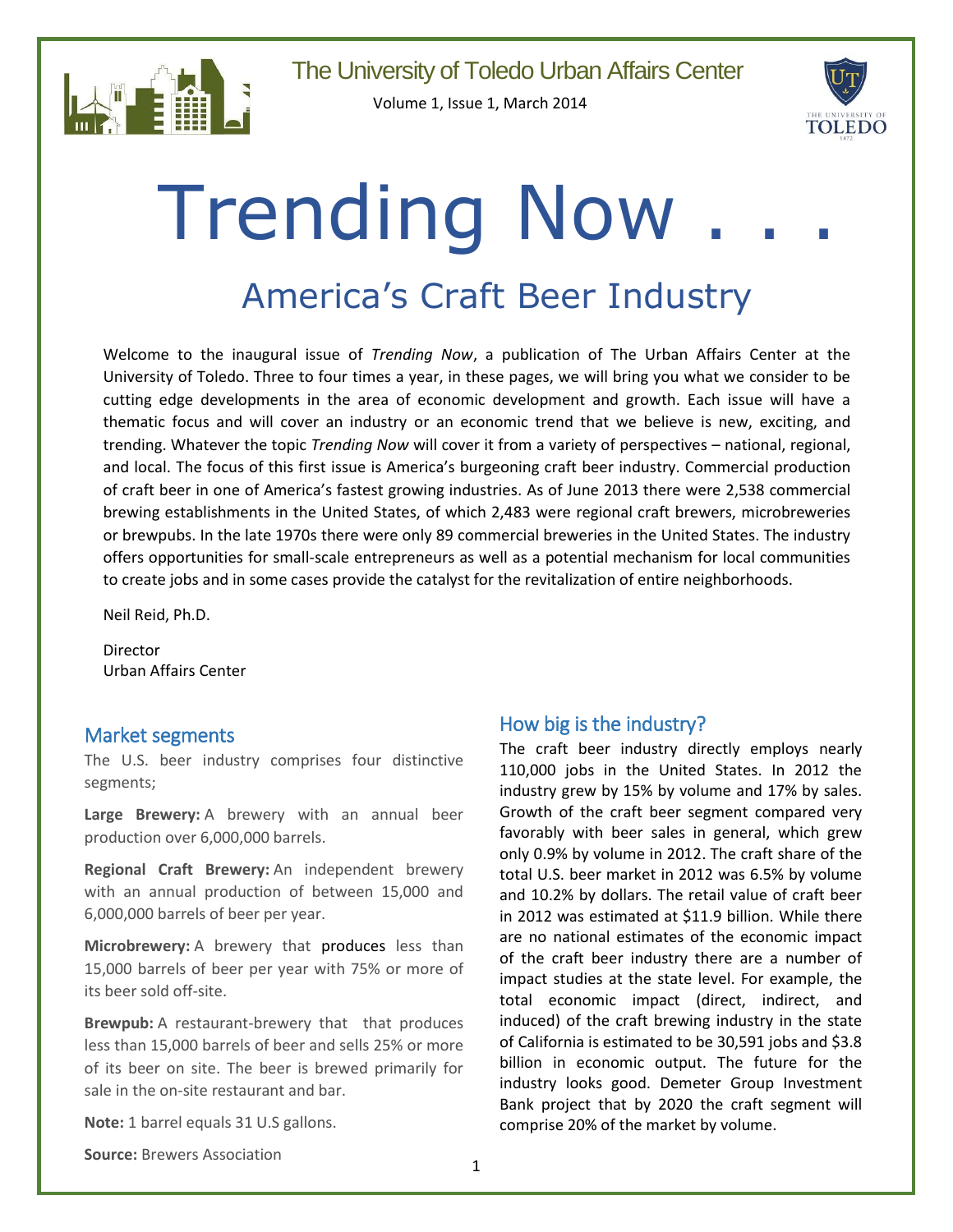

Volume 1, Issue 1, March 2014



#### Industry Growth

In the late 19<sup>th</sup> century there were over two thousand breweries in the United States. As a result of a complex interplay of a number of socio-economic forces (e.g., changing consumer tastes, Prohibition, the advent of television that favored breweries that had large marketing budgets) a series of mergers, acquisitions, and closures resulted in the number of breweries falling to under ninety in the late-1970s. Since then the craft beer revolution driven by entrepreneurial home brewers who commercialized their hobby and a public who are increasingly demanding beer that is more flavorful, differently flavored, and innovative has resulted in the emergence of over two and a half thousand breweries.



## Openings and Closings, 2012

|                                    |       |    | <b>Openings Closings Net Increase</b> |  |
|------------------------------------|-------|----|---------------------------------------|--|
| <b>Brewpubs</b>                    | 99    | 25 | 74                                    |  |
| <b>Microbreweries</b>              | - 310 | 18 | 292                                   |  |
| <b>Total</b>                       | 409   | 43 | 366                                   |  |
| <b>Source: Brewers Association</b> |       |    |                                       |  |

### Brewery Structure - June 2013

| <b>Brewery Type</b>                | <b>Number</b> |  |
|------------------------------------|---------------|--|
| <b>Microbreweries</b>              | 1,221         |  |
| <b>Brewpubs</b>                    | 1,165         |  |
| <b>Regional Craft Breweries</b>    | 97            |  |
| <b>Total Craft Breweries</b>       | 2,483         |  |
| <b>Large Non-craft Breweries</b>   | 24            |  |
| <b>Other Non-craft Breweries</b>   | 31            |  |
| <b>Total Breweries</b>             | 2,538         |  |
| <b>Source: Brewers Association</b> |               |  |



### Revitalizing Neighborhoods

Craft brewing establishments have the potential to be a catalyst for neighborhood revitalization. Lower Downtown Denver, an old manufacturing and warehouse, district, provides one example of where such neighborhood revitalization has occurred. Following the establishment of The Wynkoop Brewery in the old J.S. Brown Mercantile Building in 1988 there are now 12 craft brewing operations within a one mile radius. The industry is, to a large extent, the economic engine of the district that is now a bustling neighborhood comprising restaurants, bars, retail stores, loft apartments, etc. [\(www.lodo.org\)](http://www.lodo.org/).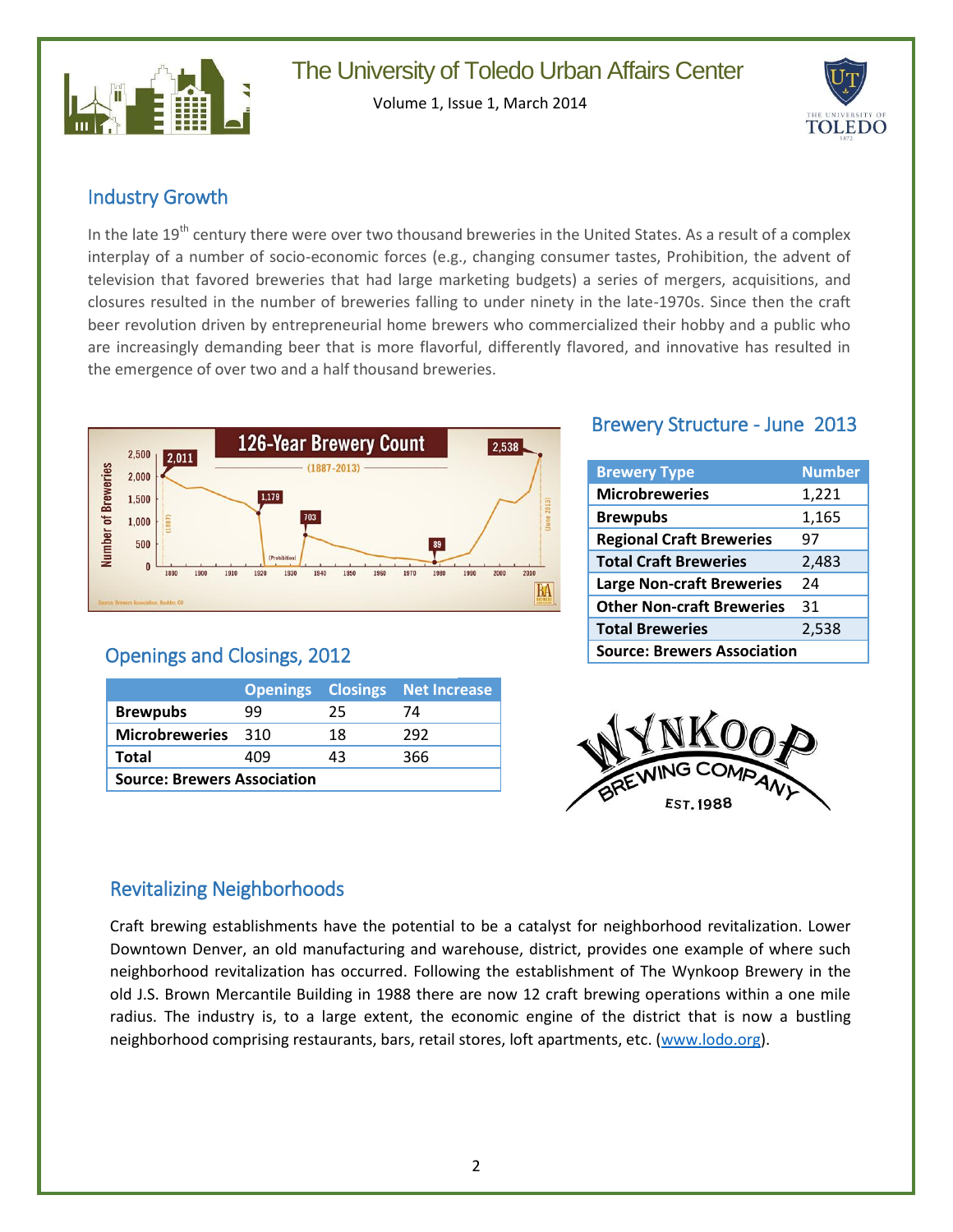

Volume 1, Issue 1, March 2014



#### Microbreweries and Brewpubs Are?

**Small:** they brew under 15,000 barrels of beer annually.

**Independent:** craft brewers maintain their integrity by what they brew and by their general independence from larger brewers.

**Local:** craft brewers often grew up in the region and tend to be involved in the local community via philanthropy, volunteerism, and sponsorships.

**Innovative:** a hallmark of craft beer is innovation. Craft brewers interpret historic styles with unique twists. While traditional ingredients such as malted barley are used interesting and nontraditional ingredients are often added fore distinctiveness.

**Source:** Adapted from the Brewers Association



#### Who Drinks Craft Beer?

Craft beer appeals to a particular demographic. The typical craft beer drinker is male, has a college degree, works in the service industry, and earns over \$75,000 per year. Craft beer aficionados are often referred to beer geeks and are the beer industry's equivalent of wine connoisseurs. The craft beer industry is part of a larger neo-localism movement that is sweeping the country and is driven by consumers who have a desire to purchase goods and services that are superior in quality and have a connection to the local community.

#### The Hops Industry

The four main ingredients that are combined to produce beer are water, barley malt, hops, and yeast. The state of Washington is the country's leading hops producer. In 2013 Washington harvested nearly 55 million pounds of hops which accounted for 79% of U.S. hop production. Oregon and Idaho are also significant hop producers, harvesting 8.5 million and 5.8 million pounds respectively. In February, 2014 The Ohio State University held a workshop for growers who might be interested in moving into hops production. According to OSU Ohio beer manufacturers spend an estimated \$4 million annually on purchases of The Top 10 - 2012 hop cones, or hops, to create craft beers.

| <b>Rank</b>                                                     | <b>Microbrewery</b>  | <b>Location</b>   | <b>Output</b> | <b>Brewpub</b>      | <b>Location</b> | <b>Output</b> |
|-----------------------------------------------------------------|----------------------|-------------------|---------------|---------------------|-----------------|---------------|
| 1                                                               | <b>Flying Fish</b>   | Somerdale, NJ     | 14,955        | Hopworks Urban      | Portland, OR    | 9,344         |
| $\overline{2}$                                                  | <b>Natty Greene</b>  | Greensboro, NC    | 14,695        | Double Mountain     | Hood River, OR  | 7,800         |
| 3                                                               | Lazy Magnolia        | Kiln, MS          | 14,508        | Laurelwood          | Portland, OR    | 6,766         |
| 4                                                               | Captain Lawrence     | Elmsford, NY      | 14,500        | <b>Boundary Bay</b> | Bellingham, WA  | 6,646         |
| 5                                                               | Mad River            | Blue Lake, CA     | 13,597        | Moab                | Moab, UT        | 5,200         |
| 6                                                               | Santa Fe             | Santa Fe, NM      | 13,510        | Glacier             | Anchorage, AK   | 4,536         |
| $\overline{\mathbf{z}}$                                         | Weyerbacher          | Easton, PA        | 13,448        | Moylan's            | Novto, CA       | 3,883         |
| 8                                                               | Atwater              | Detroit, MI       | 12,715        | Wynkoop             | Denver, CO      | 3,870         |
| 9                                                               | Foothills            | Winston-Salem, NC | 12,581        | Ellis Island        | Las Vegas, CO   | 3,863         |
| 10                                                              | <b>Thomas Hooker</b> | Bloomfield, C     | 12,500        | Gritty McDuff's     | Portland, ME    | 3,587         |
| Source: Brewers Association. Note: Output is number of barrels. |                      |                   |               |                     |                 |               |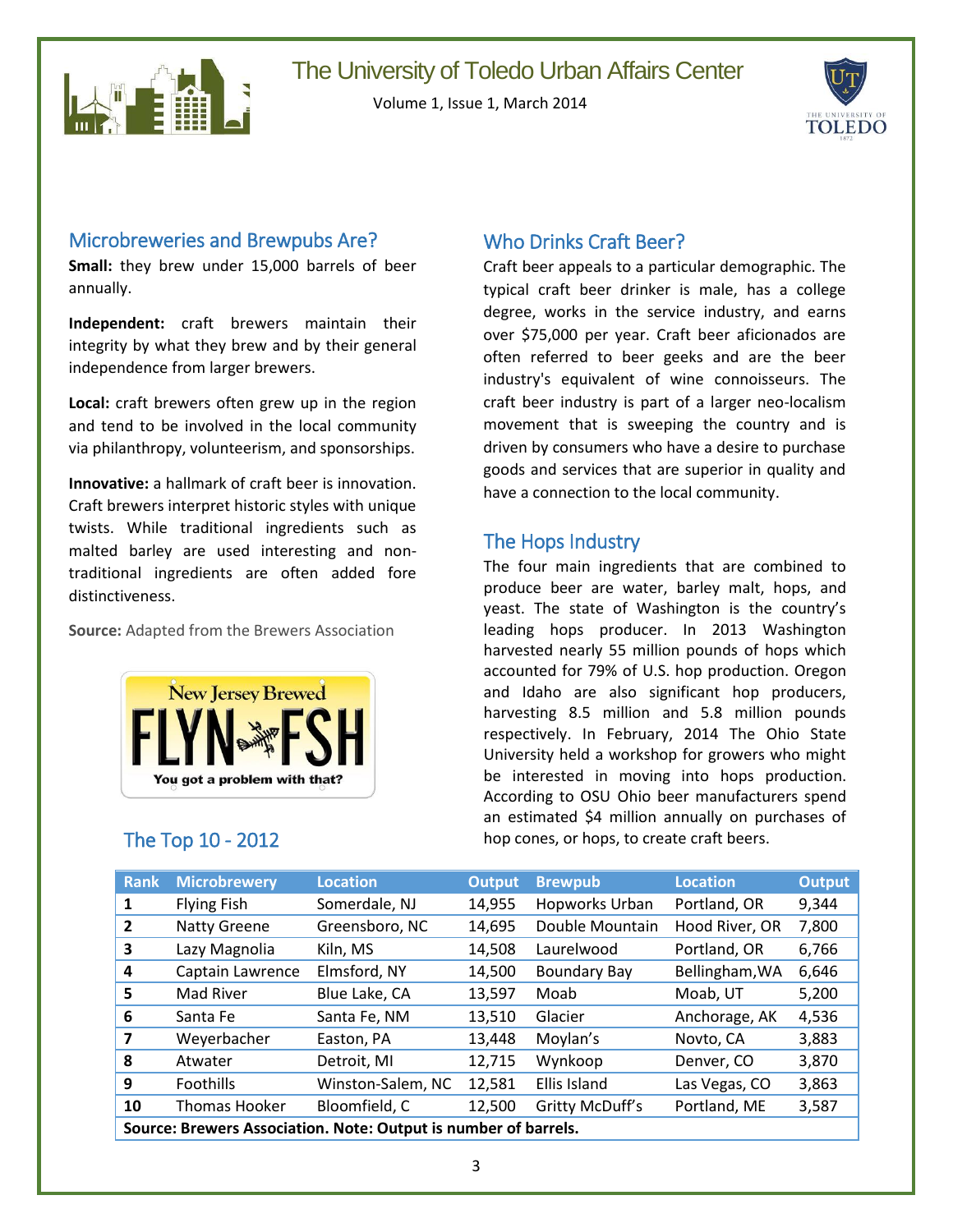

Volume 1, Issue 1, March 2014



#### Where are the Craft Brewers?

Craft breweries can be found in every state. However, the industry tends to be geographically concentrated in particular parts of the country. The Pacific Northwest, California, Colorado, the Great Lakes Region (between Chicago and Detroit), and the North East are major production centers. In terms of individual metropolitan areas the largest number of microbreweries and brewpubs can be found in Seattle, WA and Portland, OR.



| <b>Rank</b>                        | <b>MSA</b>        | <b>Number</b> |  |
|------------------------------------|-------------------|---------------|--|
| 1                                  | Seattle, WA       | 52            |  |
| $\overline{2}$                     | Portland, OR      | 48            |  |
| 3                                  | Los Angeles, CA   | 37            |  |
| 4                                  | Denver, CO        | 37            |  |
| 5                                  | New York, NY      | 35            |  |
| 6                                  | San Francisco, CA | 33            |  |
| $\overline{\mathbf{z}}$            | Chicago, ILL      | 33            |  |
| 8                                  | San Diego, CA     | 30            |  |
| 9                                  | Philadelphia, PA  | 29            |  |
| 10                                 | Washington, DC    | 27            |  |
| <b>Source: Brewers Association</b> |                   |               |  |

**Source: McLaughlin, Reid, and Moore, 2014**

#### Ohio's Craft Beer Industry

There are 94 microbreweries and brewpubs in the state of Ohio. Of these, 50 are microbreweries and 44 are brewpubs. Columbus leads the state in the number of brewpubs and microbreweries with a total of 20, closely followed by Cleveland and Cincinnati with 18 and 13 respectively. There are 6 microbreweries and brewpubs in the Toledo MSA.





#### **Sources: Various**